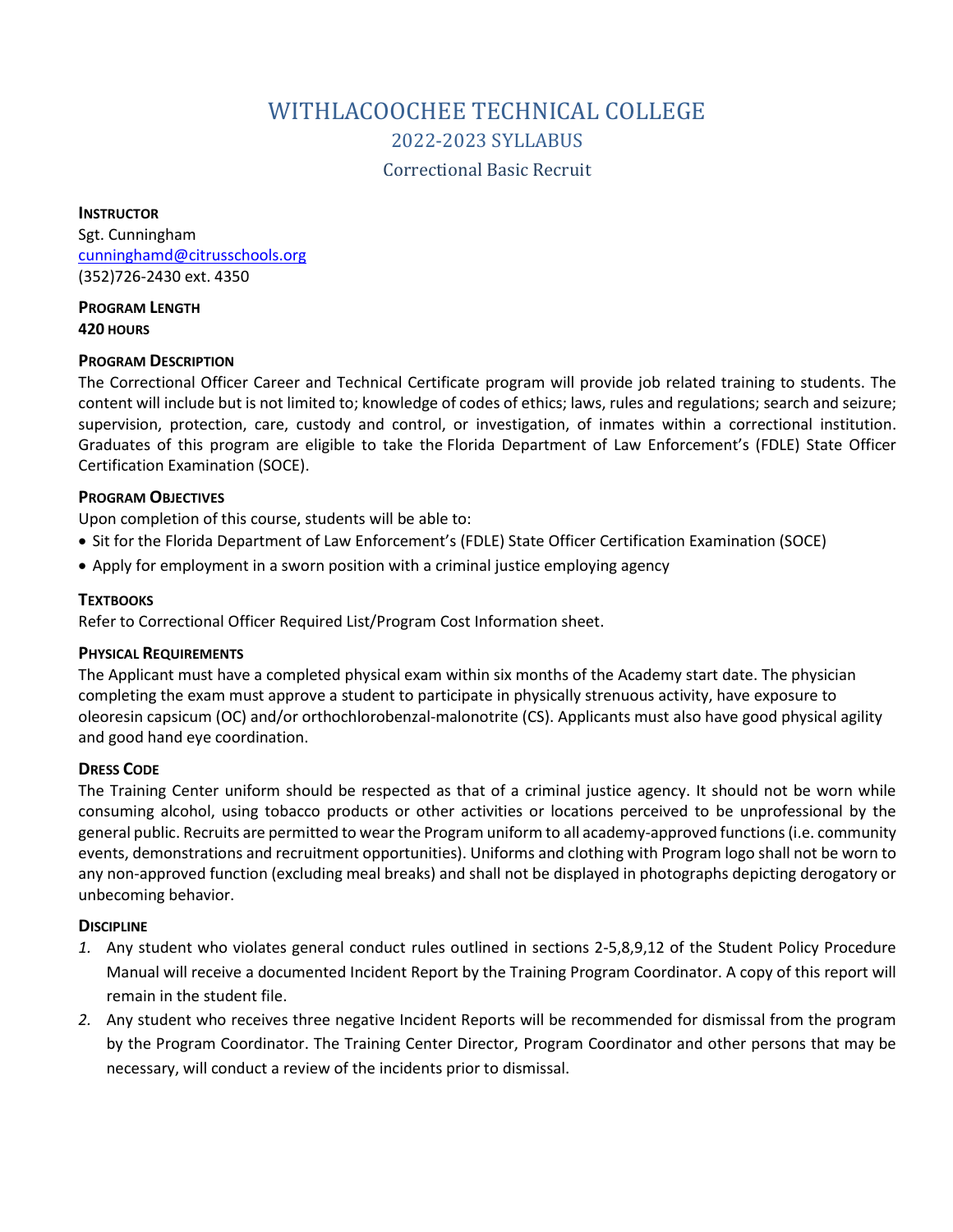# **BACKGROUND CHECKS**

An applicant shall be disqualified if he/she:

- 1.has been convicted of ANY felony
- 2.has been convicted a misdemeanor involving perjury, a false statement, or domestic violence
- 3.has committed a misdemeanor which involves "moral turpitude." Legally, moral turpitude has been defined as "conduct contrary to justice, honesty, modesty, or good morals." Applicants must have good moral character

4.Have not received a dishonorable discharge from any of the Armed Forces of the United States.

# **HOW YOU ARE EVALUATED**

# **Gradebook percentages will be explained in class.**

Attendance: Full time 08:00 – 17:00 Approximately four (4) months. Further information regarding attendance and its importance will be discussed during orientation.

Competency/Performance Evaluation: Demonstrate proficiency in all High Liability topics.

Classroom: (assignments, tests, quizzes): Students must have an 80% average in all areas to participate in any clinical experience.

Employability Skills/Work Ethic: Attitude, approach to employment and teamwork, safety, professional appearance (observes dress code)

## **GRADES**

100-90 A 89-80 B 79-70 C 69-69 D Below 60 F

## **ATTENDANCE**

Attendance requirements will be explained during first week of class. Refer to the Student Policy Procedure Manual for additional information.

#### **SAFETY**

Safety is an important aspect of the Public Safety Training Center and will be incorporated throughout the Correctional Basic Recruit training.

# **FIREARM TRAINING**

- Students convicted of any felony or domestic violence infraction may not legally possess firearms and will not be permitted to attend training programs.
- Students enrolled in any training program must achieve a firearm score of at least 80% on two (2) consecutive or three (3) out of six (6) attempts on a commission-approved course with a primary weapon.
- Students are required to use school weapons, ammunition, and equipment, unless sponsored by an agency that is providing a weapon and ammunition. (Written authorization from that agency is required).